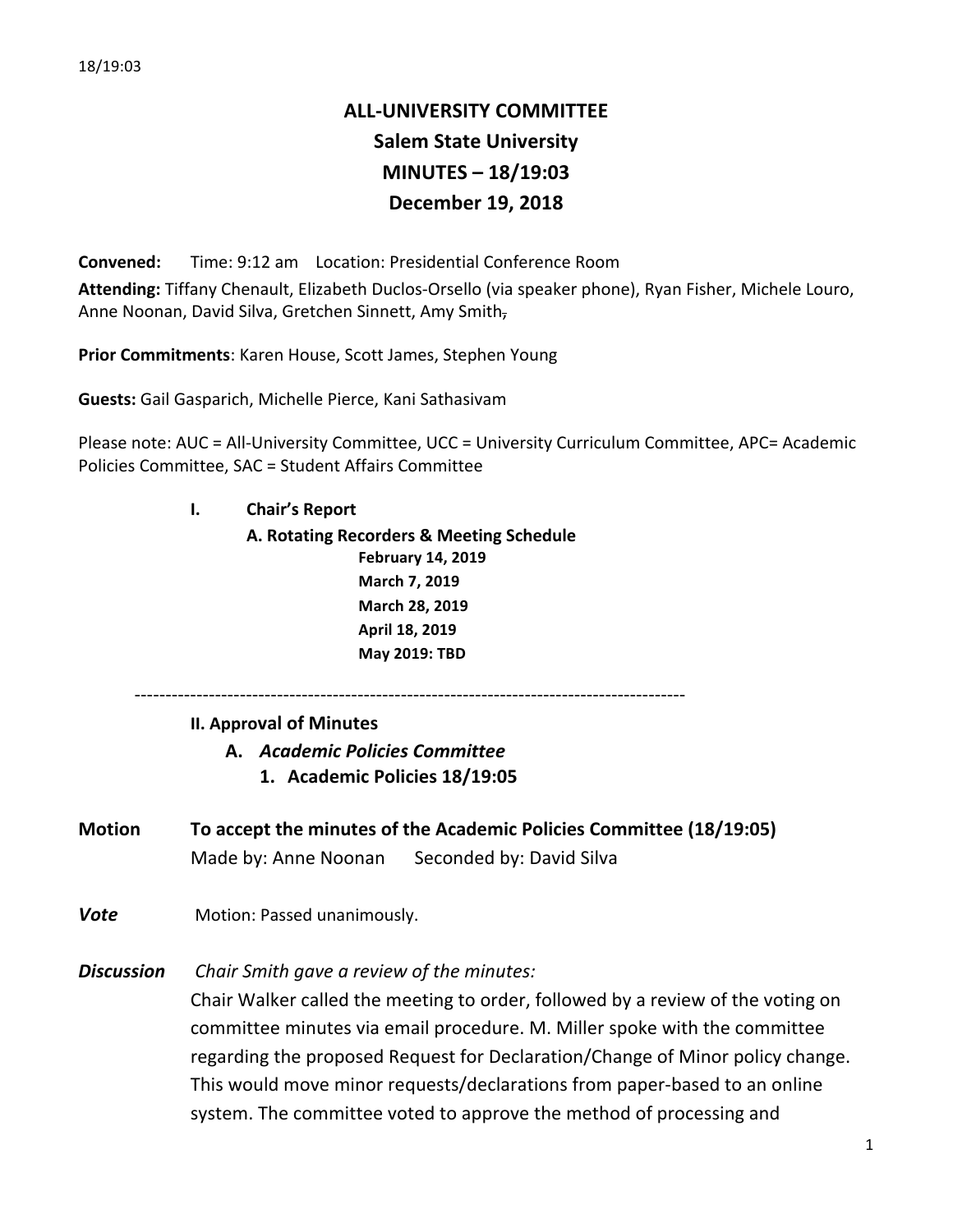established a sub-committee to review the content of the Declaration/Change of Minor policy. Next they reviewed the request to change the Selection of Change of Concentration and Selection of Options, which moves the process online instead of paper-based. The committee approved the change pending one amendment to the language regarding when the declaration should be made by student. The committee then reviewed the request to change the Majors and Change of Majors policy, which makes the process of approving major changes electronic versus paper-based. The committee unanimously passed the revised policy pending two small language amendments. The committee then reviewed the Rules and Guidelines for drafting the Academic Calendar. After a lengthy discussion the committee postponed the approval in the interest of time. The committee then reviewed the Course Information Policy, but postponed further discussion and vote on the policy. There being no other business the meeting was adjourned.

Chair Smith asked if there was any discussion.

# **Discussion**:

| <b>Vote</b>   | Motion: Passed unanimously.       |                                                                                                  |  |
|---------------|-----------------------------------|--------------------------------------------------------------------------------------------------|--|
| <b>Motion</b> | Made by: Tiffany Chenault         | To approve the minutes of the Academic Policies Committee (18/19:05)<br>Seconded by: Anne Noonan |  |
| <b>Vote</b>   | Motion: Passed unanimously.       |                                                                                                  |  |
|               | Made by: Michele Louro            | Seconded by: Ryan Fisher                                                                         |  |
| <b>Motion</b> | To end discussion of the minutes. |                                                                                                  |  |

# **2. Academic Policies 18/19:06**

**Motion To accept the minutes of the Academic Policies Committee (18/19:06)** Made by: Ryan Fisher Seconded by: David Silva

**Vote** Motion: Passed unanimously.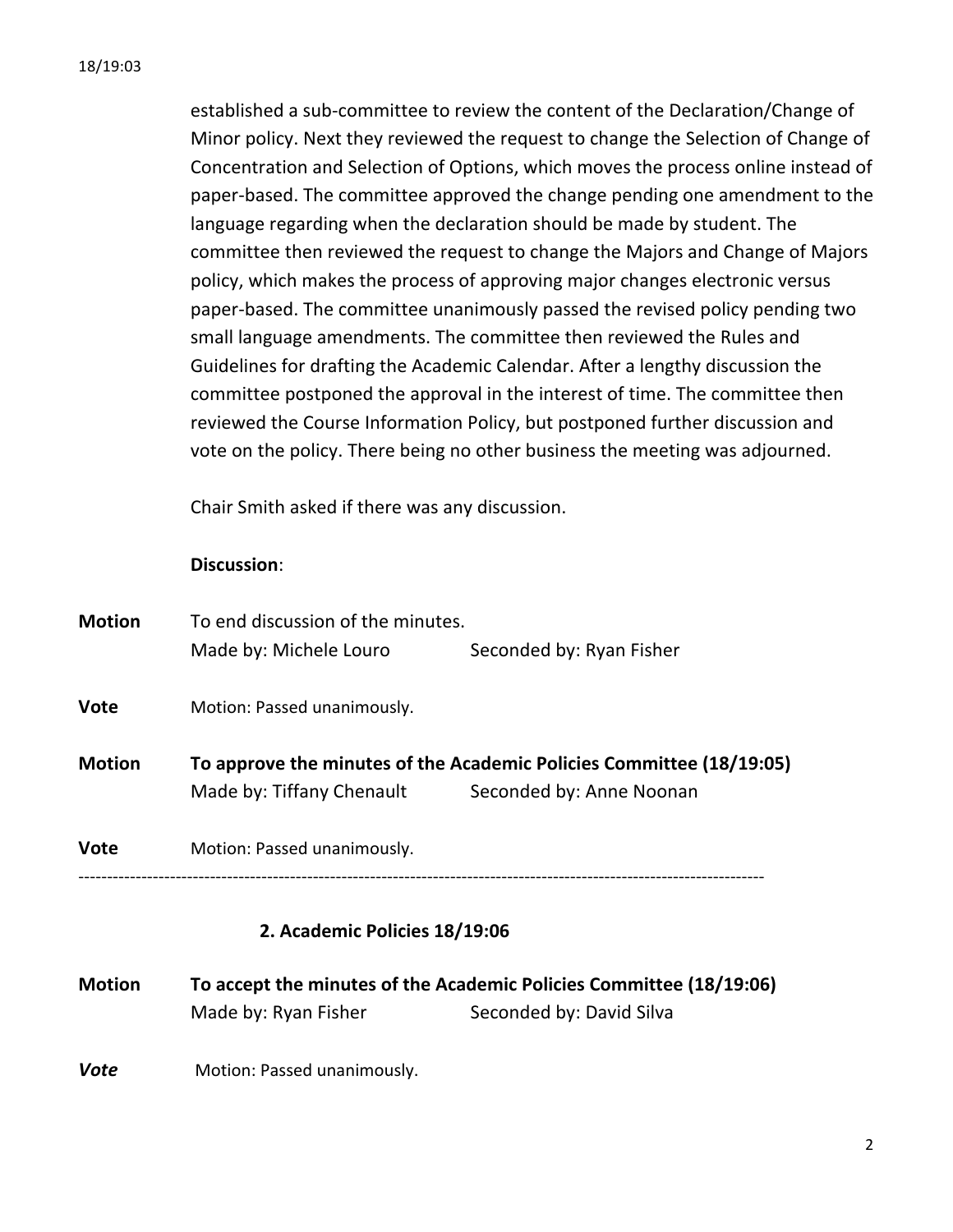# **Discussion** Chair Smith gave a review of the minutes:

Chair Walker called the meeting to order. The committee reviewed the Academic Calendar Rules and Guidelines for Drafting Calendar, which had been postponed from a previous meeting. This was approved with two amendments, both of which passed unanimously. The committee then discussed, but did not take up a vote, on the Course Information Policy. There being no further business the meeting was adjourned. 

Chair Smith asked if there was any discussion.

**Discussion**: The 2019-20 Calendar has already been approved so the new Calendar Guidelines will take effect for 2020-21. APC Chair Peter Walker told Chair Smith that many of the new guidelines are codifications of long-term practice.

| <b>Motion</b> | To end discussion of the minutes. |                          |
|---------------|-----------------------------------|--------------------------|
|               | Made by: David Silva              | Seconded by: Ryan Fisher |

**Vote** Motion: Passed unanimously.

**Motion To approve the minutes of the Academic Policies Committee (18/19:06)** Made by: Anne Noonan Seconded by: Tiffany Chenault

**Vote** Motion: Passed unanimously.

------------------------------------------------------------------------------------------------------------------------

*B. University Curriculum Committee* **1. Curriculum Committee 18/19:04**

- **Motion To accept the minutes of the Curriculum Committee (18/19:04)** Made by: Anne Noonan Seconded by: Ryan Fisher
- **Vote** Motion: Passed unanimously.

**Discussion** Chair Smith gave a review of the minutes: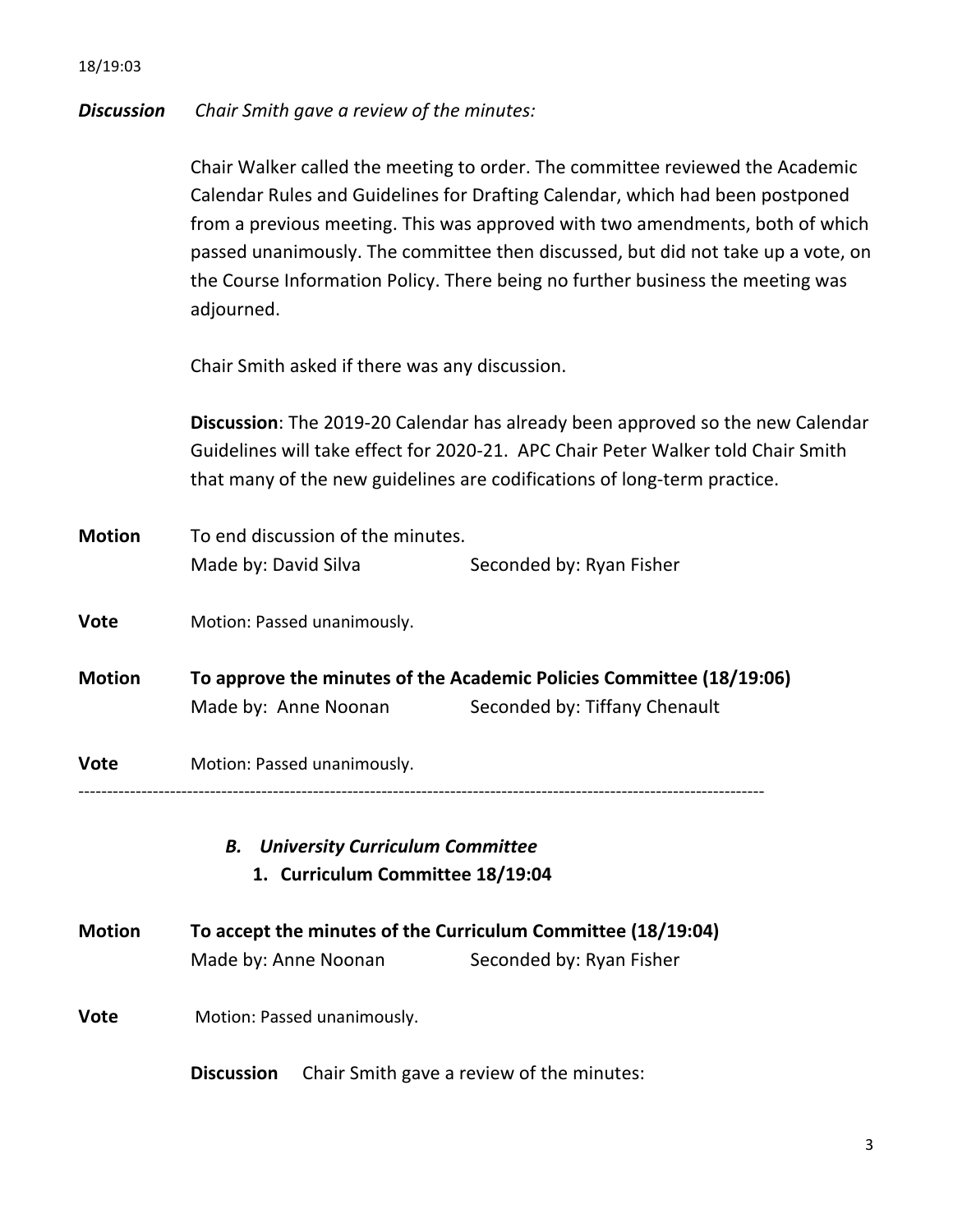Chair Hains called the meeting to order. Two vacancies remain open on the committee, which can be filled from any department or area. The committee reviewed packets from multiple departments:

- History: this packet included a new course requesting both PGR and WC certification. The course was unanimously approved pending one minor change. - School of Nursing: This packet included a change in course, which changed the course credits earned from 1 to 2 credits, with a request for a waiver since they will be going above the 55 credit maximum. This course change also required a change in flowsheet. Both items were unanimously approved.

- School of Nursing: This packet included changes to the accelerated second degree BS in Nursing. These changes included six change in course and one change in flowsheet. Pending minor changes the packet was unanimously approved.

- Sociology: This packet included a change in course requesting a DPDS tag and a new course requesting a CS tag. Both were unanimously approved.

- Biology: This packet includes flowsheet changes, six new courses, and six change in course. These changes are related to the move away from concentrations to "options." Pending minor changes the packet was unanimously approved. There being no further business the meeting was adjourned.

Chair Smith asked if there was any discussion.

**Discussion** Anne Noonan asked Ryan Fisher about Biology's decision to move from concentrations to options. He explained that options will provide students with greater flexibility in class choice and scheduling, which will help them move toward graduation more efficiently. The department will go from nine concentrations to three. 

**Motion To end the discussion of curriculum committee minutes** (18/19:04) Made by: Michele Louro Seconded by: David Silva

- **Vote** Motion: Passed unanimously.
- **Motion To approve the minutes of the Curriculum Committee (18/19:04)** Made by: Ryan Fisher Seconded by: Liz Duclos-Orsello
- **Vote** Motion: Passed unanimously.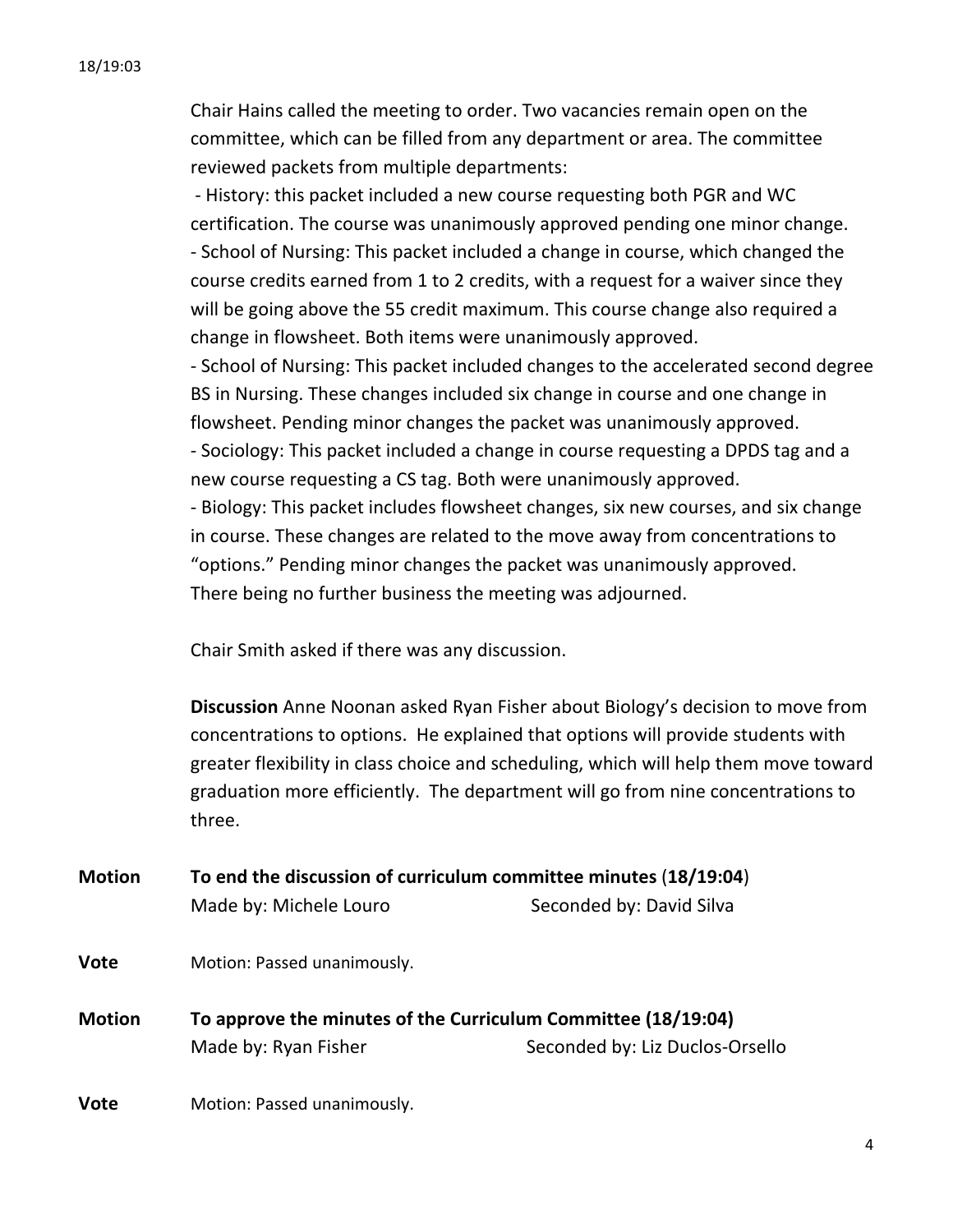-----------------------------------------------------------------------------------------

# **2. Curriculum Committee 18/19:05**

**Motion To accept the minutes of the Curriculum Committee (18/19:05)** Made by: Anne Noonan Seconded by: Tiffany Chenault

**Vote** Motion: Passed unanimously.

**Discussion** Chair Smith gave a review of the minutes:

Acting Committee Chair Schoen called the meeting to order. Two vacancies remain open on the committee and can be filled from any department and area. The committee reviewed packets from multiple departments:

- Management: this change in course requests a DPDS certification, born out of Prof Zhu's FLC participation.

- Geological Sciences: this packet was generated from a departmental program review and features several new courses, change in course, new flowsheet, deletion of flowsheet, and change in flowsheet. The changes were unanimously approved. 

- Bates Center for Public & Global Affairs Program Area/Political Science: this packet proposes a new minor in "Civic Engagement." Three new courses are included, one requesting a PGR certification. Two change in course are also included. The packet was unanimously approved.

There being no further business the meeting was adjourned.

Chair Smith asked if there was any discussion.

#### **Discussion**

| <b>Motion</b> | To end the discussion of curriculum committee minutes (18/19:05) |                            |  |
|---------------|------------------------------------------------------------------|----------------------------|--|
|               | Made by: Liz Duclos-Orsello                                      | Seconded by: Michele Louro |  |
|               |                                                                  |                            |  |

**Vote** Motion: Passed unanimously.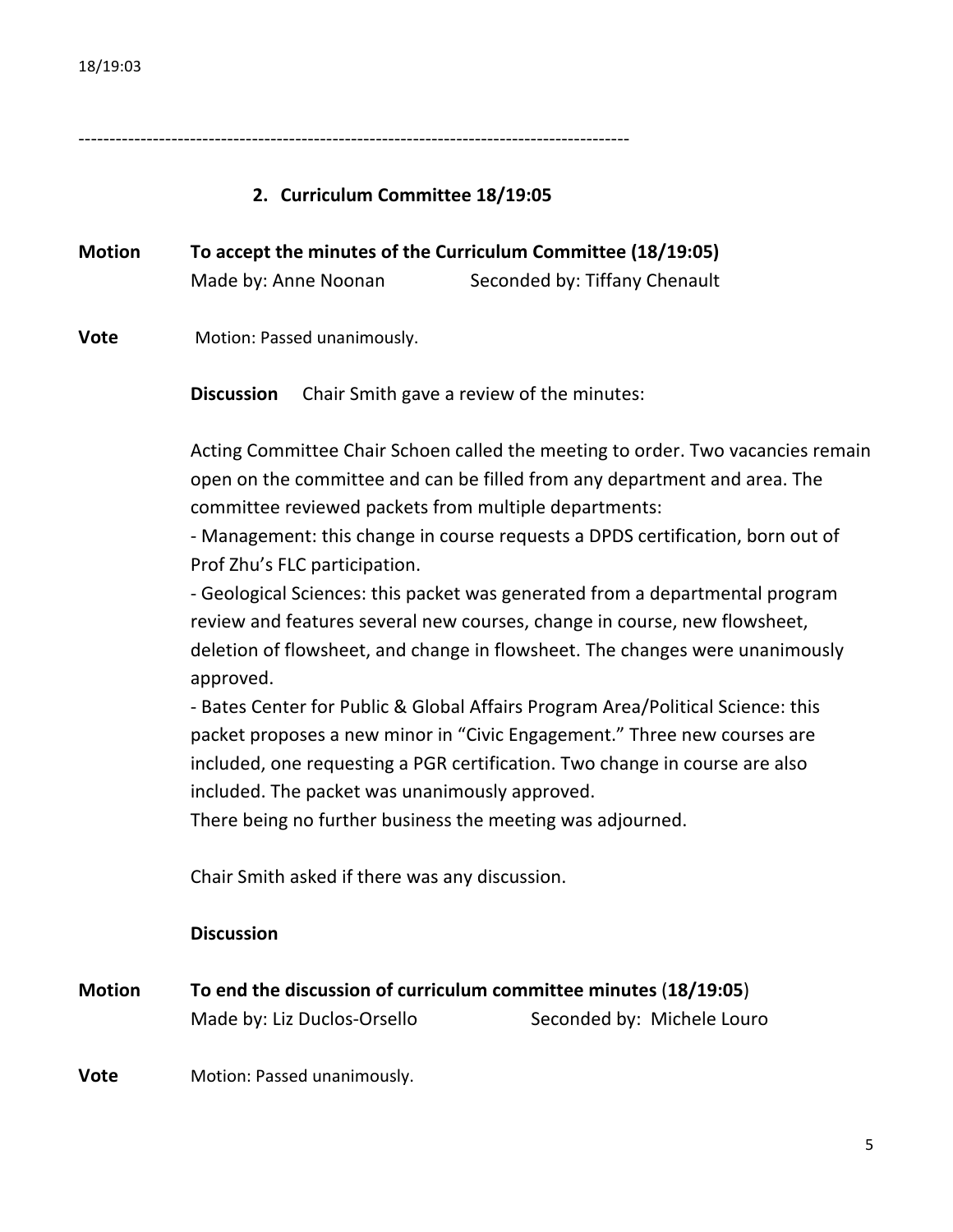| <b>Motion</b> | To approve the minutes of the Curriculum Committee (18/19:05) |                          |  |
|---------------|---------------------------------------------------------------|--------------------------|--|
|               | Made by: David Silva                                          | Seconded by: Ryan Fisher |  |
| <b>Vote</b>   | Motion: Passed unanimously.                                   |                          |  |
|               |                                                               |                          |  |

# **3. Curriculum Committee 18/19:06**

| <b>Motion</b> | To accept the minutes of the Curriculum Committee (18/19:06) |                          |
|---------------|--------------------------------------------------------------|--------------------------|
|               | Made by: Anne Noonan                                         | Seconded by: David Silva |

**Vote** Motion: Passed unanimously.

**Discussion** Chair Smith gave a review of the minutes:

Chair Hains called the meeting to order. Two vacancies remain open on the committee and can be filled from any department and area. The committee unanimously approved a motion to suspend acceptance of Certificate programs pending a review of Certificate criteria and policies. Certificate requests that are already in the pipeline will be reviewed and voted upon as they come up. The UCC will work with APC to develop these guidelines and standards. The committee reviewed packets from multiple departments:

- Childhood Education and Care: This packet changes two Combined Program flowsheets and includes on new course. The changes were unanimously approved pending minor changes.

- Secondary & Higher Education: this is a change in course requesting DPDS certification, which was unanimously approved.

- History: This packet includes a change in course renaming HST 324. It also includes a request for new course seeking DPDS certification. The committee unanimously approved the change to HST 324 and tabled the DPDS course request. 

- Sports & Movement Science: This packet includes a change in minor, a change in course, two deletion of flowsheets, one new flowsheet, and two new courses. The packet was unanimously approved pending minor changes to accommodate the Honors Program requirements.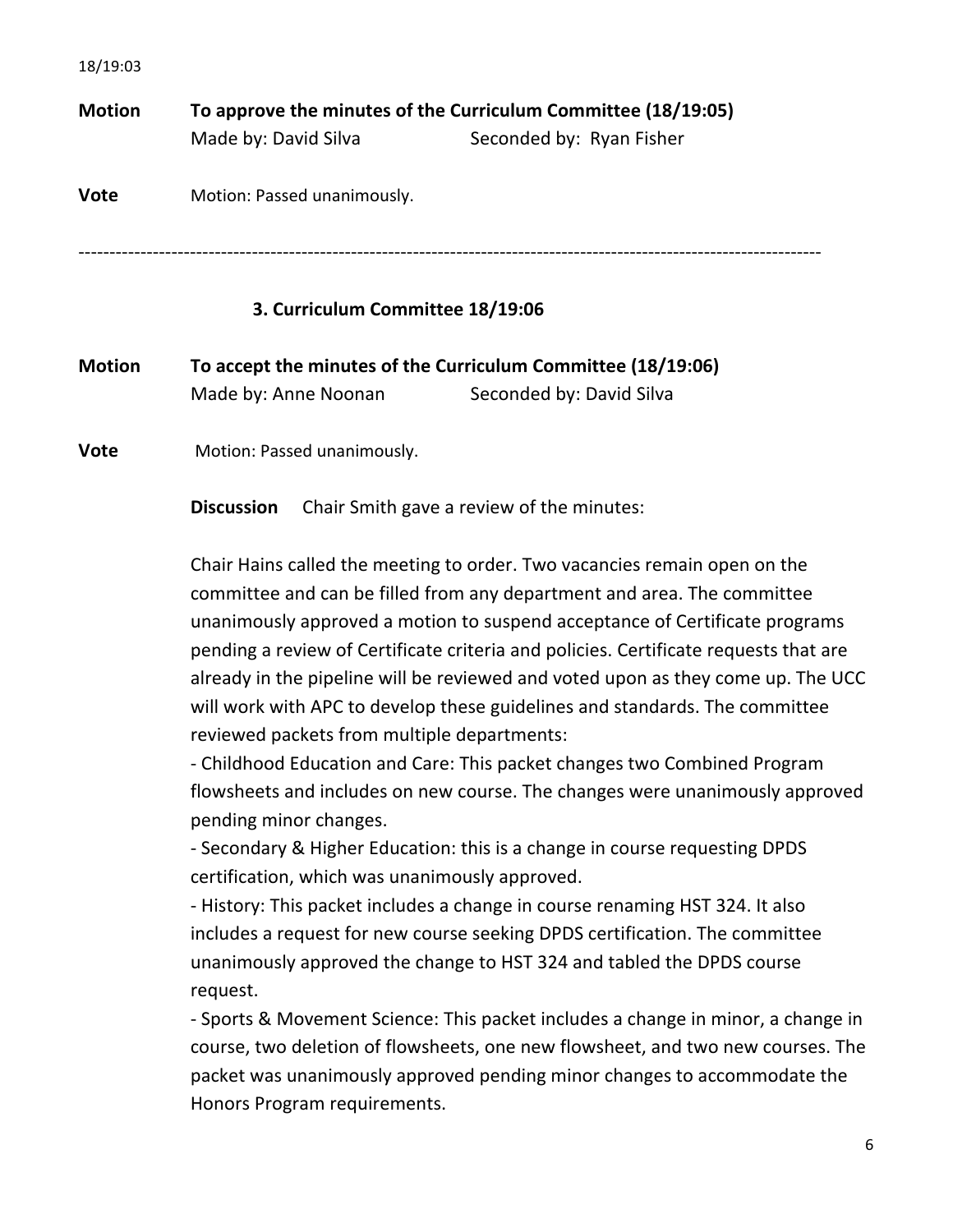- School of Nursing: This includes a change in course requesting DPDS certification, which was unanimously approved.

- Geography: This includes a change in flowsheet and a change in course, both of which were unanimously approved.

- School of Nursing: This packet includes four change in course, one deletion of course, and one change of flowsheet. The packet was unanimously approved. There being no further business the meeting was adjourned.

Chair Smith asked if there was any discussion.

**Discussion** Ryan Fisher asked what had prompted the suspension of certificate consideration. Chair Smith explained that the registrar asked UCC to establish guidelines, which they still need to do. Currently there is no standard across departments. They want to establish clarity on what should be required for a certificate.

Liz Duclos-Orsello noted that Julie Whitlow is working on a proposal for a badge for global studies. Megan Miller has been involved in this conversation. David Silva suggested we need a glossary of terms: major, minor, option, concentration, certificate, badge (and Anne Noonan added program). We need to be able to explain the difference between a certificate and badge, etc., to students, accreditors, etc. The committee discussed the need for badges to go through UCC, particularly since they will appear on students' transcripts and most will be interdisciplinary. David Silva explained that the term badge came out of conversations between academia and industry.

| <b>Motion</b> | To end the discussion of curriculum committee minutes (18/19:06) |                            |  |
|---------------|------------------------------------------------------------------|----------------------------|--|
|               | Made by: Ryan Fisher                                             | Seconded by: Michele Louro |  |
| <b>Vote</b>   | Motion: Passed unanimously.                                      |                            |  |
| <b>Motion</b> | To approve the minutes of the Curriculum Committee (18/19:06)    |                            |  |
|               | Made by: Tiffany Chenault                                        | Seconded by: Anne Noonan   |  |
|               |                                                                  |                            |  |
| <b>Vote</b>   | Motion: Passed unanimously                                       |                            |  |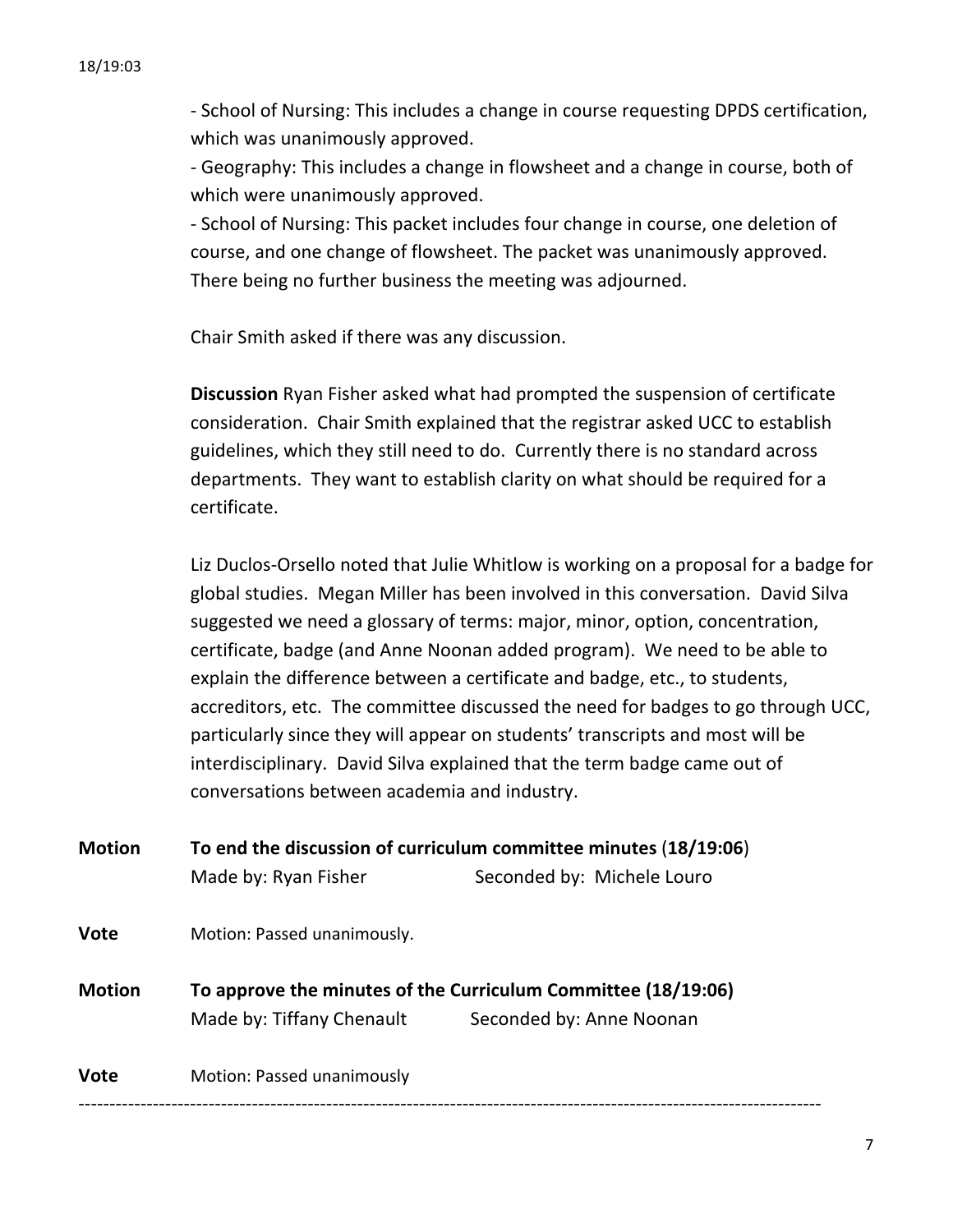# **4. Curriculum Committee 18/19:07**

| <b>Motion</b> | To accept the minutes of the Curriculum Committee (18/19:07) |                          |
|---------------|--------------------------------------------------------------|--------------------------|
|               | Made by: Anne Noonan                                         | Seconded by: David Silva |

**Vote** Motion: Passed unanimously.

**Discussion** Chair Smith gave a review of the minutes:

Chair Hains called the meeting to order. The committee reviewed packets from multiple departments:

- History: HST 297 remains tabled.

- Healthcare Studies: This packet includes two change in course and four new courses, one of which requests both CS and WC certification. The packet was unanimously approved pending minor changes.

- Sports & Movement Science: This packet includes a change in flowsheet and a change in course. Pending letter of support from Biology re the BIO 121 prerequisite the packet was unanimously approved.

- Geography: This packet includes one change in flowsheet, three change in course, one of which seeks DPDS certification, one new course, two change in minor, and a new certificate. The packet was unanimously approved.

- Sports & Movement Science: This packet includes two new courses, one seeking certification in both SR and W-II, the other in W-II. Two change in course are also present, one of which also seeks SR certification. A change in flowsheet and a change in minor are also present. The packet was unanimously approved.

- World Languages & Cultures: This packet includes two change in flowsheet and two change in course, one of which seeks WC certification. The packet was unanimously approved.

- School of Social Work: This packet includes three new courses, one of which is includes letter of support from S. Nowka of the Commonwealth Honors Program. All three courses were approved with one abstention.

- Computer Science: There were 10 change in course submitted, all of which reflect changes in the configuration of the mode of instruction. The packet was unanimously approved.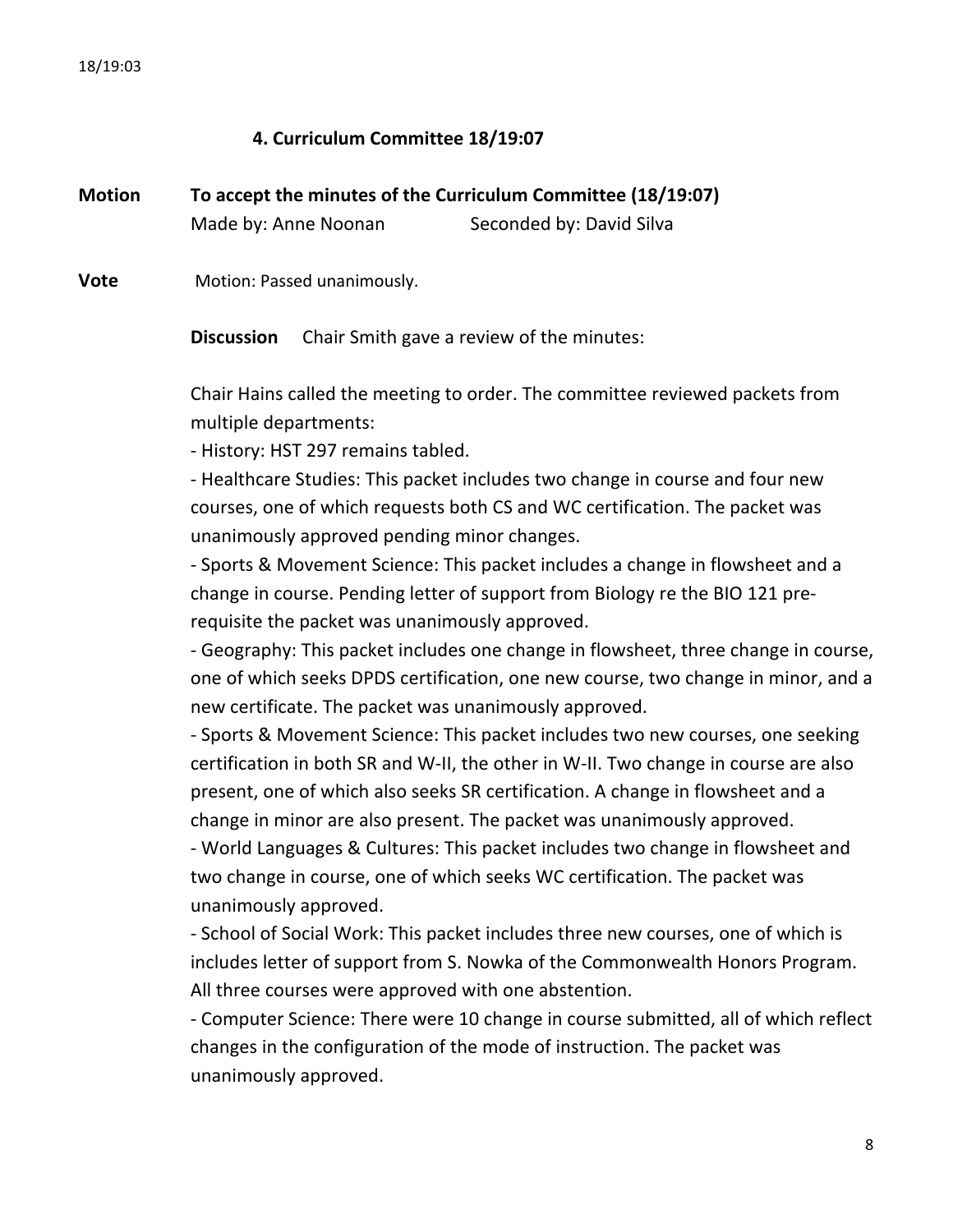- Media & Communication: This packet consists of changes motivated by Program Review and to meet standards in the field. This packet included 35 items such as change in flowsheet, change in minor, change in course, new flowsheet, new course, new course with PGR certification, and new course with DPDS certification. All items except for MCO 255 (new course with DPDS tag) were approved with one abstention, while MCO 255 requires additional paperwork and will be resubmitted by MCO in the spring.

- Theatre & Speech Communication: This packet consists of changes motivated by upcoming accreditation anticipated in 2020. This packet included 43 items such as change in flowsheet, change in course, and deletion of course. The packet was unanimously approved.

There being no further business the meeting was adjourned.

Chair Smith asked if there was any discussion.

**Discussion** Ryan Fisher pointed out that in the Sports & Movement Science packet, the Biology course should be 122 not 121.

Chair Smith raised concern that some sub-committees are not fully reviewing packets in advance of the committee meetings. Ryan Fisher suggested thanking the Committee for their extensive work this semester and raising the above issue in that communication. Anne Noonan asked that we discuss the inordinate burden on UCC members, particularly during work to rule. Ryan Fisher asked about having long standing former members available for consultations. Chair Smith responded that former members have been serving on Gen Ed sub-committees. David Silva expressed his appreciation for the committee's work in building the DPDS category so quickly and efficiently.

**Motion To end the discussion of curriculum committee minutes** (18/19:07)

Made by: David Silva Summan Seconded by: Michele Louro

**Vote** Motion: Passed unanimously.

**Motion To approve the minutes of the Curriculum Committee (18/19:07)** Made by: Tiffany Chenault Seconded by: Ryan Fisher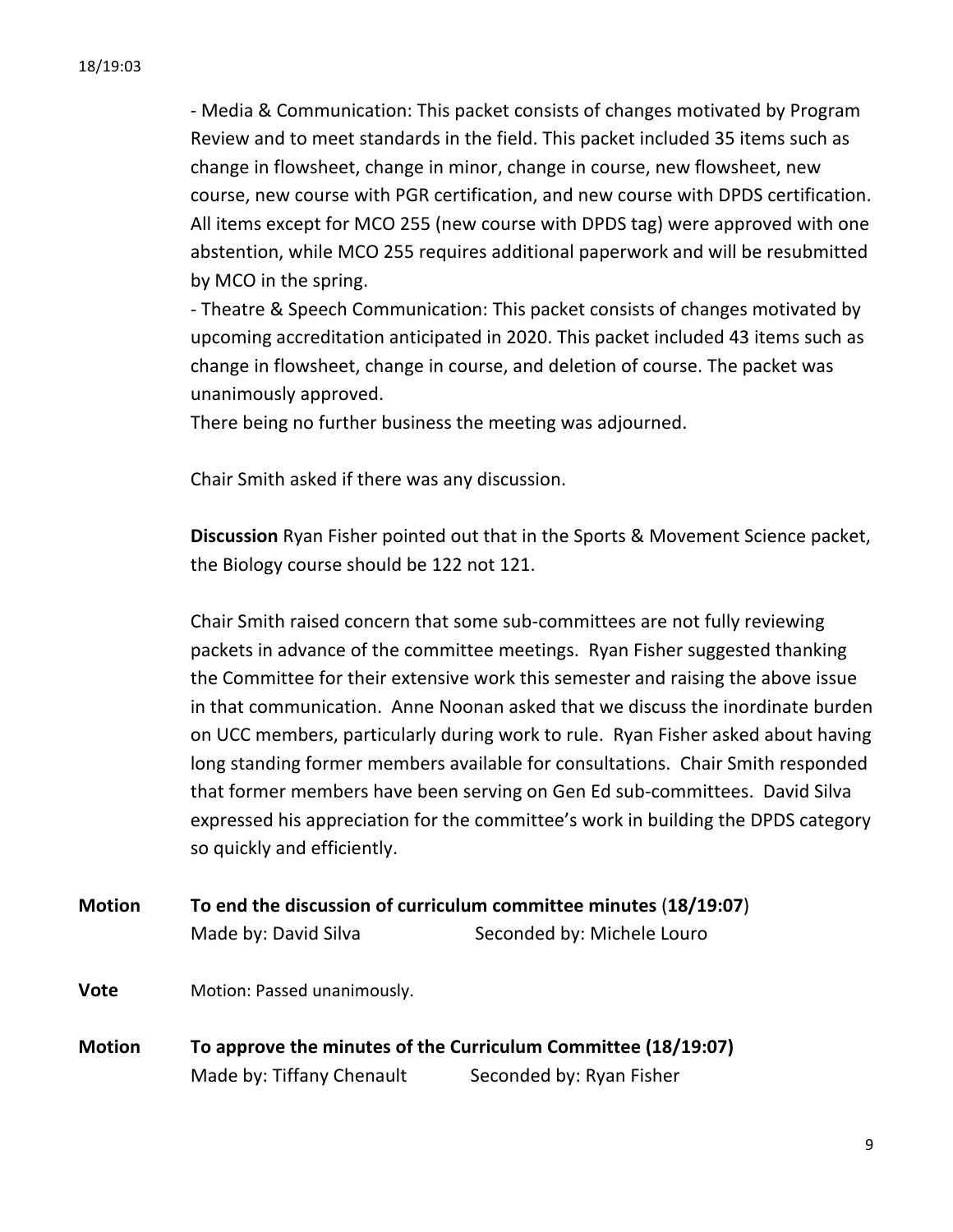**Vote** Motion: Passed unanimously.

------------------------------------------------------------------------------------------------------------------------

------------------------------------------------------------------------------------------------------------------------

#### **III. Old Business None**

No Old Business

------------------------------------------------------------------------------------------------------------------------

# **IV. New Business**

### **A. General Education Scheduling and Course Approval**

Chair Smith explained to the guests (Gail Gasparich, Michelle Pierce, Kani Sathasivam) that the committee does not understand how Gen Ed courses are being scheduled and that faculty have expressed concern that some courses are being zero capped by CAS. Gail Gasparich explained that the chairs submit their courses, and then she and Michelle Pierce work closely with Kani Sathasivam to analyze the number of seats needed in each area. They consider low enrollment, course cap (30 vs. 15 seats, for example), whether the instructor is a fulltime faculty member or an adjunct, and total number of seats needed in a given Gen Ed category. Scheduling the First Year Seminar has been particularly challenging due to late enrollments. Michele Louro asked if certain categories are overpopulated, and Tiffany Chenault asked if Gen Ed classes are still needed in some areas. Michelle Pierce responded that CEA and WC are overpopulated. Kani Sathasivam thinks some courses will be withdrawn from Gen Ed during the upcoming recertification process. He pointed out that some courses with Gen Ed tags are being offered because majors need the course, but the dean's office is making decisions based on the need for Gen Ed courses. Kani Sathasivam has been working with Neal DeChillo on clear guidelines for how Gen Ed courses are zero capped or cancelled. The guidelines have not been distributed to chairs yet. Chair Smith asked if the memo is appropriate for the shared governance process.

There is no longer a shortage of W-II courses. Seats for the non-lab SR and FYS courses remain tight, however. Kani Sathasivam suggested science disciplines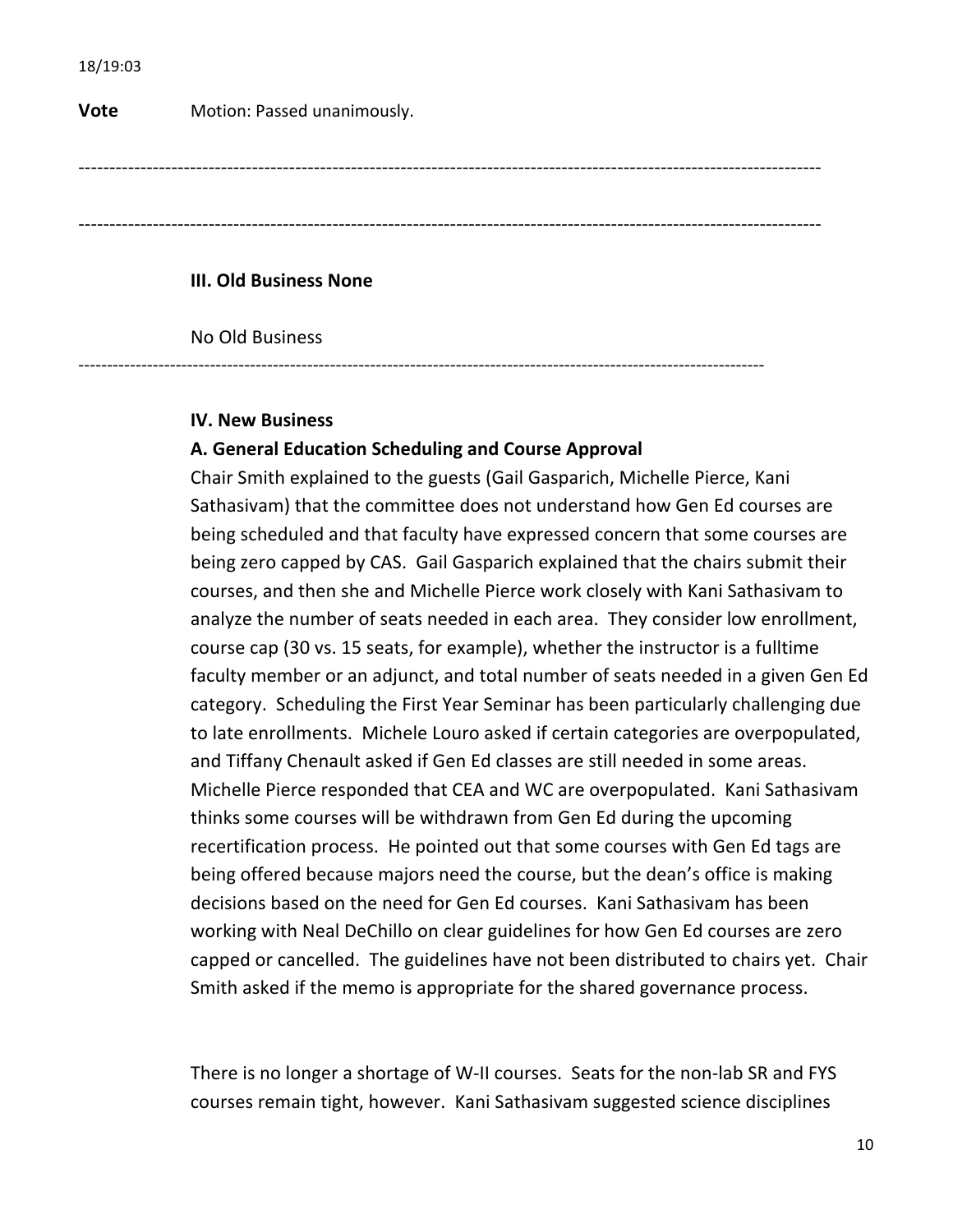might want to consider transitioning some lab courses to non-lab. He also advised that other than W-II and DPDS, courses should only be tagged in a single Gen Ed category. The overlap makes calculating appropriate offerings difficult and a single tag is sounder pedagogically. He also recommended that enrollment caps remain at the current level for W-II courses. Faculty are finding the workload in these courses burdensome. Chair Smith asked if the budget supporting Gen Ed is being reduced. David Silva responded that all budgets are being reduced and that budget needs may be different when establishing versus maintaining a program. Anne Noonan argued that the work continues to be difficult even for faculty who have been teaching writing courses from the beginning. Faculty are challenged by the broad range of student preparation, with students either thriving or struggling. Kani Sathasivam advised that W-II courses be reevaluated next year. He thinks we need a campus wide discussion on writing and our students. Michele Louro said we should watch carefully how many departments opt not to recertify writing courses. Faculty are not feeling supported and may opt not to continue to teach writing courses. Gail Gasparich argued that we may need to reconsider how we're teaching writing. Perhaps more work with students needs to be done in the writing center as well as with individual faculty members. Ryan Fisher suggested that we also need to convey the importance of writing to our students through awards and others means. David Silva said that our students are increasingly coming from one or two kinds of lived experience. The middle ground is missing. He acknowledged concerns expressed about implementation vs. maintenance of the Gen Ed curriculum. This raises questions regarding budget, workload, and support for faculty development. He asked people to think about how we can do the work differently in these programs. Kani Sathasivam argued that different categories require different approaches. He thinks Gen Ed can move into maintenance apart from W-II and FYS. Gail Gasparich added QR. Anne Noonan pointed out that bi-modality is a social justice issue. Our mission is to educate the students who do not come prepared. David thinks faculty are coming in with more pedagogical training, but we need to continue development work with faculty because the student body is constantly changing.

Kani Sathasivam asked that the Dean and Provost remind chairs of the difference between Gen Ed and Transitional Gen Ed as students are enrolling in transitional courses under the false impression that they will receive Gen Ed credit. David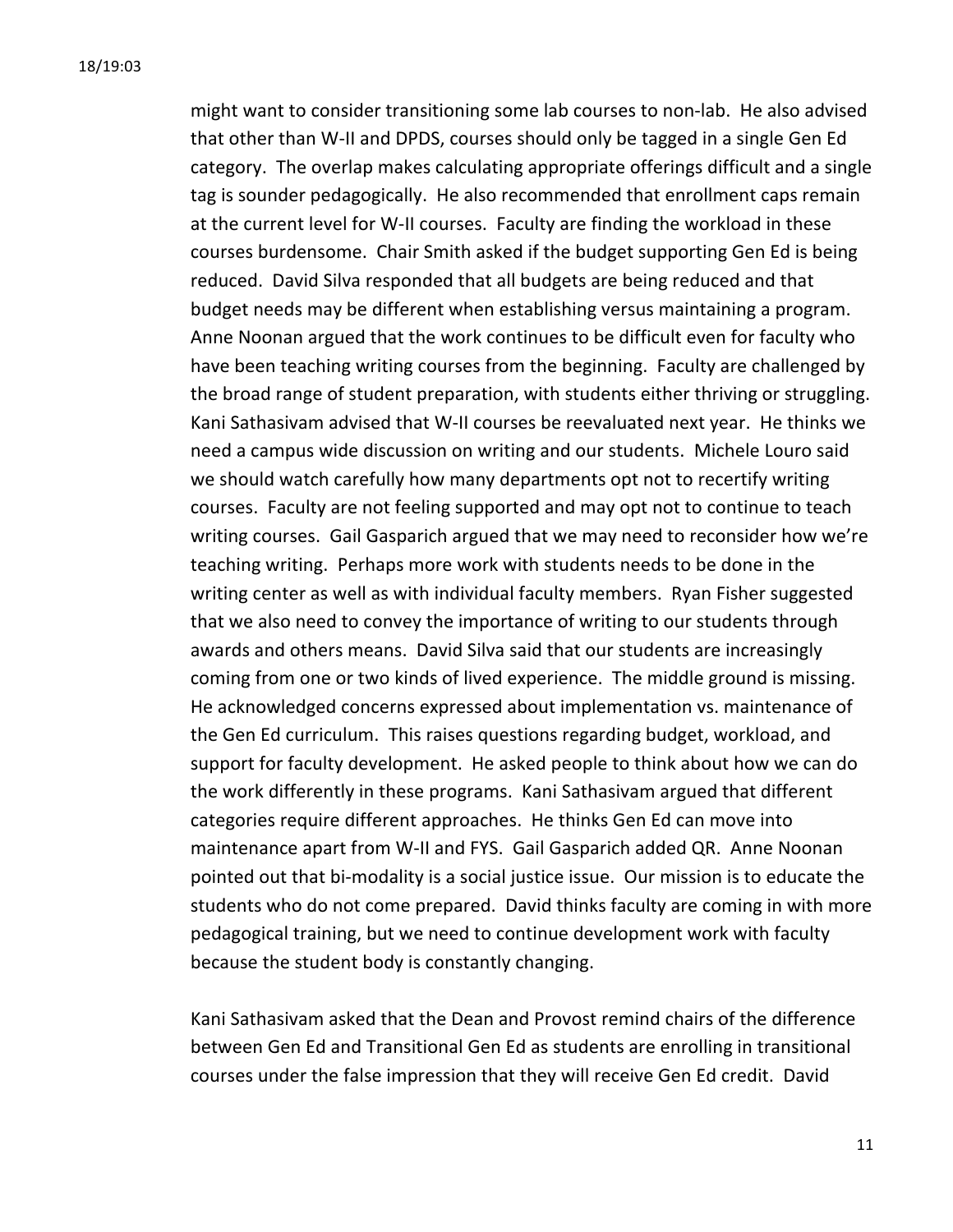suggested that he and Kani Sathasivam reissue a memo on the subject they wrote last vear.

Chair Smith recommended that DPDS needs continuing attention. Many faculty are teaching in this area for the first time. A lot of work is also needed around teaching OC. Michelle Pierce pointed out that almost all OC courses are taught in a single department. There isn't support for faculty development for OC the way there is for the writing courses.

Chair Smith inquired about creating a high impact teaching advisory committee to work with the Deans and Provost to reward faculty doing meaningful work in this area. David Silva pointed out that high impact practices were recognized in union contract negotiations around equivalencies but this only applies to certain types of courses. He is open to Chair Smith's suggestion with the consideration of budget limitations. The committee discussed the declining interest in faculty fellow positions and the widespread feeling that the course releases do not accurately represent the work involved.

Liz Duclos-Orsello suggested redefining the lexicon of terms used to describe teaching practices. For example, many faculty are not simply lecturing in lecture courses. How do we reward high impact teaching practices? She pointed out that another challenge is classrooms that do not accommodate small group work and other high engagement teaching practices. David Silva, the Deans and Megan Miller have been discussing the fact that we don't have the classroom types that we need right now.

Liz Duclos-Orsello pointed out that there seems to be a disconnect between Gen Ed courses being certified and actual need. Should the life cycle of courses be part of the conversation moving forward? Should there be a requirement that courses be cut when new ones are added? Michelle Pierce has already asked chairs to be mindful of this. Chair Smith pointed out that different chairs have different strengths and are not always communicating information to their faculty. Liz Duclos-Orsello asked if the Deans were coordinating across schools regarding Gen Ed offerings. Kani Sathasivam noted that the majority of Gen Ed syllabi reviewed for recertification this year came from CAS disciplines. Michelle Pierce added that Healthcare Studies has introduced a PGR course that will likely be popular and